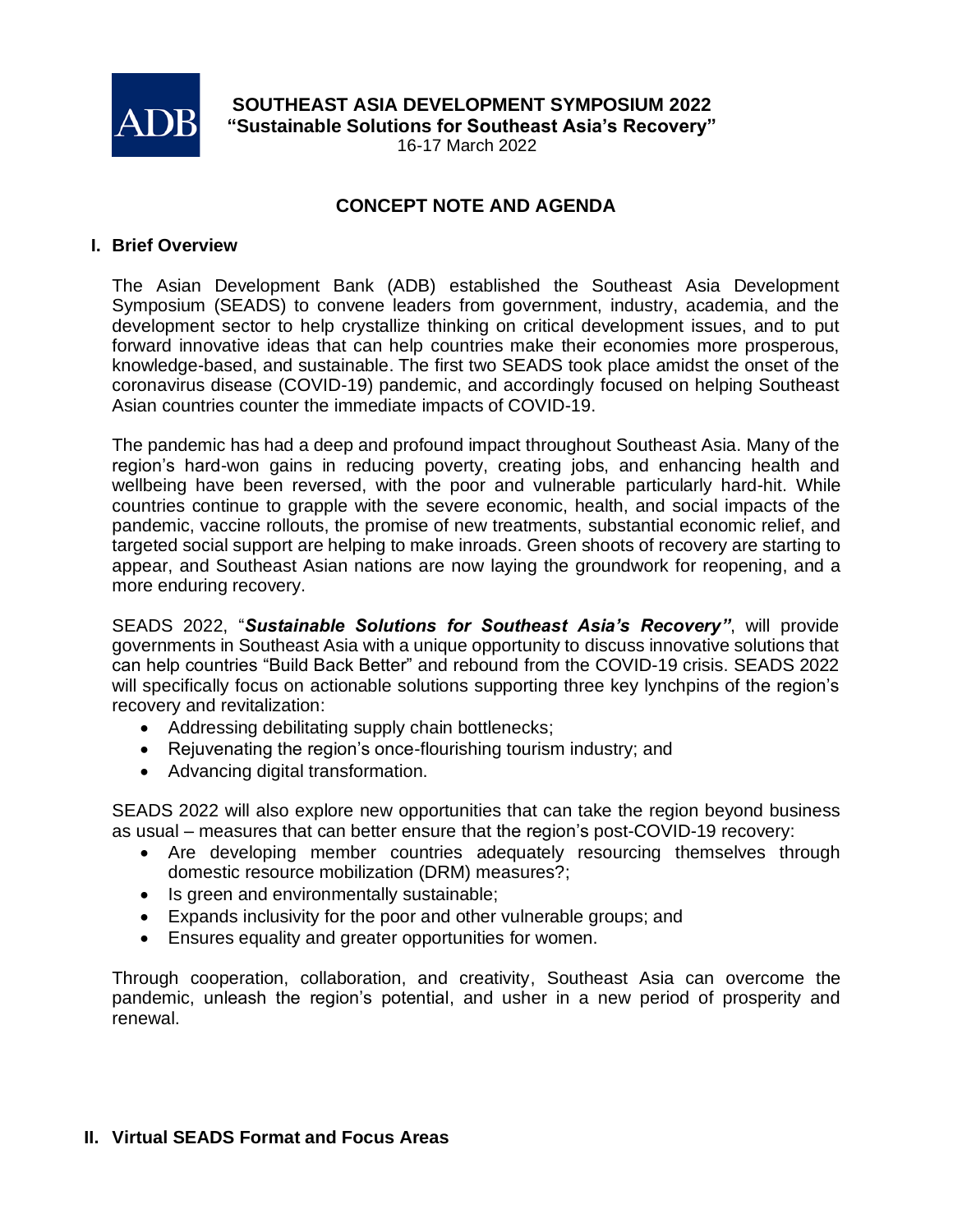SEADS 2022 will take place on 16-17 March 2022. The 6 primary focus areas will be: (i) green recovery, (ii) tourism revitalization, (iii) the advancement of innovation & technology, (iv) addressing supply chain constraints; (v) advancing gender equality; and (vi) ensuring Sustainable Development Goals (SDG) financing. It is hoped that SEADS can contribute to dialogue at the 2022 ASEAN Finance Ministers' Meeting, ADB Annual Meeting, and G20 Summit (being hosted by Indonesia).

The first two Symposia attracted over 5,000 participants, showcased 200 high level speakers, and offered around 50 sessions. SEADS 2022 will be a two-day virtual event, with over 5,000 attendees expected. The first day will feature an open morning plenary with (i) keynote addresses from ADB's President, and other esteemed government and industry leaders; (ii) a special high-level panel discussion focused on "Building Back Better through Inclusive Solutions"; and (iii) the launch of new ADB Southeast Asia: Emerging from the Pandemic Report. The first day's afternoon agenda will feature 6 sessions reflecting SEADS 2022 priority topics.

The second morning of SEADS 2022 will focus on "Revitalizing Tourism and Ensuring Cities' Sustainable Future." It will feature thought-provoking keynote speakers and two special plenary sessions on (i) Driving an Inclusive Tourism Recovery in Southeast Asia; and (ii) the Future of Sustainable Cites: Mayors' Perspective. The final afternoon of SEADS 2022 will feature (i) the launch of ADB's Sustainable Tourism Hub; (ii) partner deep dive workshops, and (iii) an invitation-only Southeast Asia Policy Roundtable for government leaders in Southeast Asia to share and discuss policy responses for post-COVID-19 recovery. A draft agenda for SEADS 2022 is presented below.

#### **All times are in GMT+8/ Manila Local Time 16 March 2022: "Sustainable Solutions for Southeast Asia's Recovery" Opening Plenary: Building Back Better SEADS 2022 Kick Off and Welcome Remarks** 10:30 – 10:35 **Welcoming Remarks** Ramesh Subramaniam, Director General, Southeast Asia Department, ADB 10:35 – 10:45 **Opening Keynote:** Masatsugu Asakawa, President, ADB 10:45 – 10:55 **Keynote:** Indranee Rajah, Minister in Prime Minister's Office, Singapore. Second Minister for Finance, Second Minister for National Development 10:55– 11:00 **Break/Video (SEADS Partner Videos) SEADS 2022 Opening Plenary Panel: "Building Back Better through Inclusive Solutions"** 11:00 – 12:00 • Media Partner Moderator (TBC) • Ahmed M. Saeed, Vice President, ADB • Benjamin Diokno, Governor, Bangko Sentral ng Pilipinas • Sofia Sineiro, Secretary General, CARE International • Shamina Singh, Executive Vice President for Sustainability, Mastercard and Founder & President, Mastercard Center for Inclusive Growth **SEADS 2022 Scene Setting Keynote Speakers** 12:00 – 12:10 **Closing Keynote:** Kate Brandt, Chief Sustainability Officer, Google 12:10 – 12:20 **Closing Keynote:** Tan Hooi Ling, Co-Founder, Grab 12:30 – 13:00 **Southeast Asia: Emerging from the Pandemic Report Launch** 12:30 – 13:30 **Lunch Break (SEADS Partner Videos)** 13:30 – 15:00 **Women Driving Sustainable Transformation in ASEAN Session (ADB & Economic Research Institute for ASEAN and East Asia)** 13:30 – 15:00 **Accelerating Climate Action for Green Recovery Session (ADB)**

## **III. SEADS 2022 Agenda**